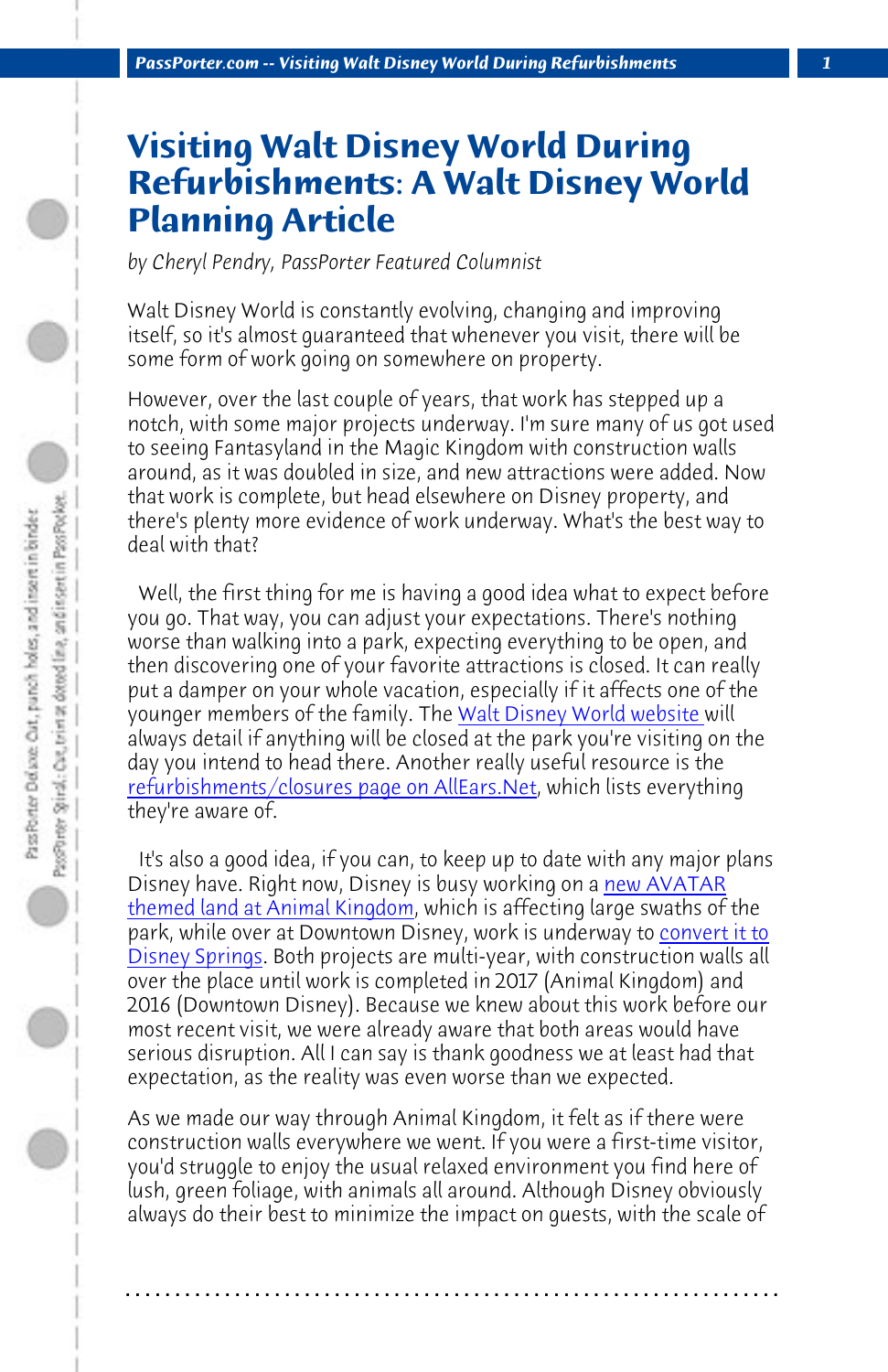work taking place at Animal Kingdom right now, it's pretty much impossible to disguise the construction work. When we were there in March, it also didn't just pervade one area of the park, but sadly most of them, with construction obvious in Africa, Asia, and Discovery Island - three massive chunks of Animal Kingdom. Did it impact on our enjoyment of the park? To a certain extent yes, but if we hadn't have been expecting it, the impact would have been a lot worse. I can't even begin to imagine the horror I'd have experienced walking into the park, had I not been aware of the work beforehand.

 It would have probably been the same reaction over at Downtown Disney. By the time we visited, much of the work in the Marketplace had been completed, including a new pedestrian bridge from the Rainforest Cafe over to the walkway by Fulton's Crab House. However, work was still continuing on what we currently know as Pleasure Island, and the West Side. Once again, construction walls were in evidence everywhere we went, and at some points, there were so many of them, it almost felt claustrophobic. I could imagine that on a busy night, the crowds being channelled into such narrow areas could be quite unpleasant. What was nice here was that there were artists' images everywhere that showed guests what would eventually be coming. Somehow, that made the construction much more palatable, as I could see what they were looking to create, and knowing that it would be here by the time we next visited helped to make the work feel worthwhile.

 There was one park where there was a lot of work going on, but ironically, it wasn't that noticeable, and that was at Disney's Hollywood Studios. If we'd been first time visitors, we would never have had a clue that so much there was closed, as much of it just looked like it had never existed in the first place. We sadly walked past the entrance to the Backlot Tour, for example, and all you now see is the building façade with the shutters down on where the entrance used to be. Other examples during our visit of closed attractions included the Legend of Jack Sparrow and the American Idol Experience. Despite all of this, nowhere did we see any construction work going on, and we were left wandering around the park, intensely curious as to what would be going into their place eventually.

 Outside of the parks, Disney is exceptionally good at warning guests if there will be any work going on at the resort you'll be staying at. At one point, we were warned that part of Stormalong Bay at the Yacht and Beach Club would be closed during our stay at the Beach Club Villas, although the work was concluded before our arrival. The biggest impact right now is over at the Polynesian, where Disney Vacation Club accommodations are being added. We knew about the scale of the work before our trip, but even so, we were still staggered at the level of

**. . . . . . . . . . . . . . . . . . . . . . . . . . . . . . . . . . . . . . . . . . . . . . . . . . . . . . . . . . . . . . . . . .**